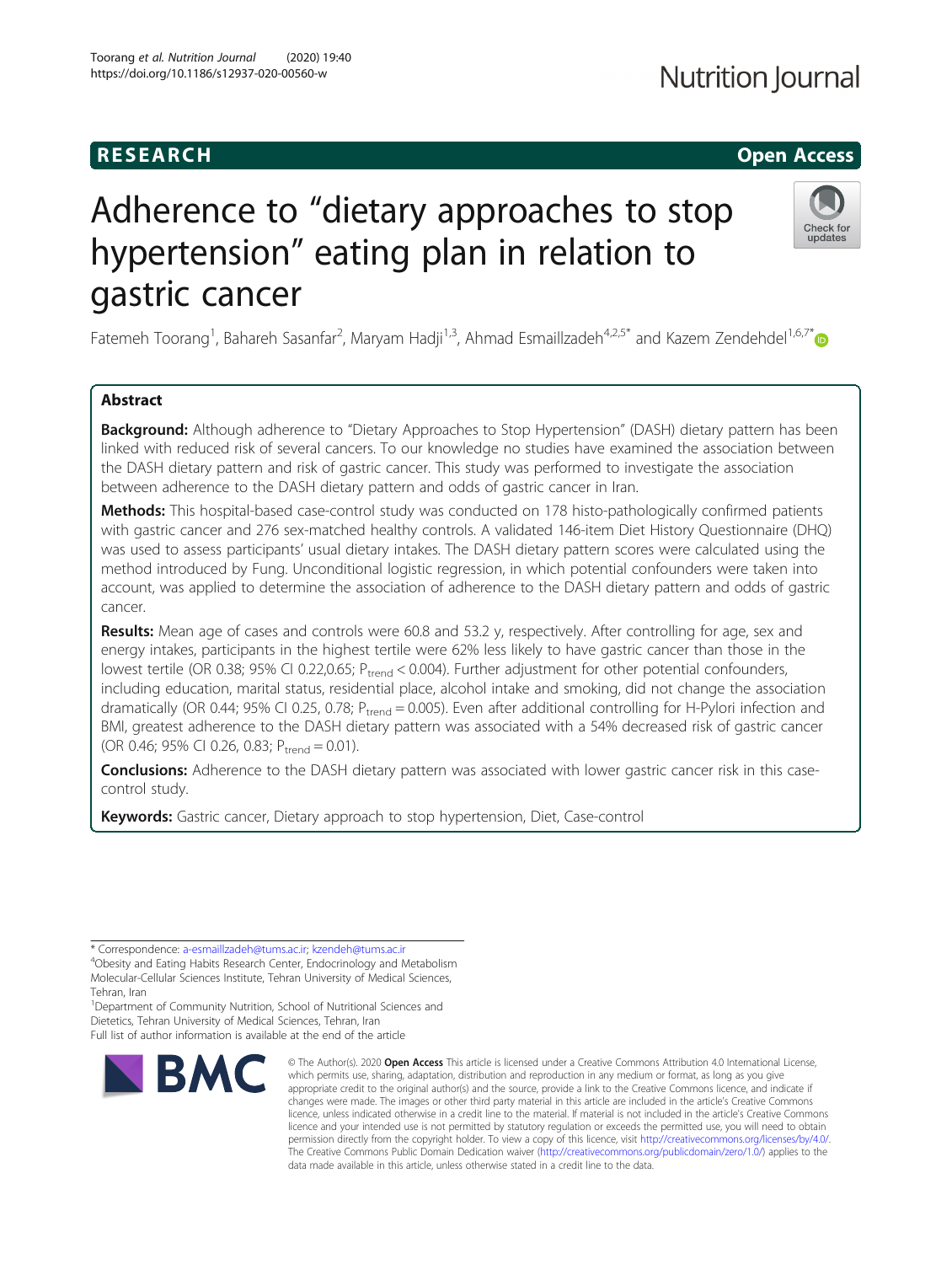#### Background

Gastric cancer is one of the most common cancers in the world. Although its incidence is decreasing in most developed countries, it is still known as the forth common cancer in men and the seventh common cancer in women worldwide [\[1](#page-6-0)]. In Iran, the estimated Age-Standard Rate (ASR) is 26.1 per 100, 000 in men and 11.1 per 100, 000 in women [\[2\]](#page-6-0). As approximately 80% of patients are diagnosed in advanced stages and do not benefit from therapeutic strategies, primary prevention and screening for early detection are the most effective strategies in gastric cancer control [\[3](#page-6-0)].

Prevention strategies need to be designed based on established risk factors. Along with genetics, H.pylori infection, tobacco smoking, alcohol drinking and body fatness; diet has also been shown to play a major role [[3](#page-6-0)–[5](#page-6-0)]. For instance, there is strong evidence that consumption of salt-preserved foods or processed meats is positively associated with the risk  $[6–10]$  $[6–10]$  $[6–10]$ . A systematic review of 42 studies concluded that higher consumption of red meat was associated with a 67% increase in risk of gastric cancer (OR 1.67 comparing highest to lowest intake; 95%CI 1.36, 2.05). Higher consumption of processed meat was associated with considerable higher risk in this study (OR 1.76 comparing highest to lowest intake; 95%CI 1.51,2.05) [[8](#page-6-0)]. A review of cohort studies indicates that risk of gastric cancer could increase by 12% per 5 g/day increase of salt intake [\[11\]](#page-6-0). The latest review by The World Cancer Research Fund and American Institute for Cancer Research reported that there is limited suggestive evidence on the association between fruit intake and risk of stomach cancer. It also asserted that the evidence of associations between other dietary intakes such as vegetables, nuts and dairy and risk of stomach cancer is limited and inconsistence  $[10]$ . It has been assumed that inconclusive findings on the diet-disease associations were due to assessment of individual nutrients or foods. Studying dietary patterns would be more reasonable and informative due to considering the interaction among foods and nutrients [\[12](#page-6-0), [13](#page-6-0)]. Dietary Approaches to Stop Hypertension (DASH) eating pattern was developed and initially recommended for controlling blood pressure [[14](#page-6-0)]. Its protective role in other conditions including obesity  $[15]$  $[15]$  $[15]$ , diabetes  $[16]$ , metabolic syndrome [[17](#page-6-0), [18](#page-6-0)] and CVD [\[19\]](#page-6-0) was then demonstrated. This dietary pattern consists of high intake of fruit, vegetables, legumes, nuts, whole grains and low fat dairy, and low intakes of sodium, red and processed meats and sweetened beverages [\[20\]](#page-6-0). This dietary pattern is largely similar to the recommendations of American Cancer Society and International Agency for Research on Cancer (IARC) for cancer prevention [\[21,](#page-6-0) [22\]](#page-6-0). Many studies have investigated the association of the DASH dietary pattern components with several cancers [\[23\]](#page-6-0). Earlier publications have shown inverse association between adherence to the

DASH dietary pattern and risk of colorectal [\[24\]](#page-6-0) and breast cancers [[25](#page-6-0)], but the association with gastric cancer has not been investigated so far. Moreover, studies on diet-disease associations, including cancer, mostly came from western countries and few data have been reported from the understudied region of Middle East [\[26](#page-6-0)–[28](#page-6-0)]. Dietary cultures and environmental factors affecting the risk of cancer are discrepant in different areas. Traditional diet of Middle Eastern population included large amounts of refined grains and carbohydrates along with high intakes of salt and low intake of animal products [[29](#page-6-0), [30](#page-6-0)]. However, nutrition transition in these countries is occurring at an alarming rate and their dietary intakes are changing rapidly [[29](#page-6-0), [30](#page-6-0)]. Energy, total fat and animal proteins intakes are increasing in these region and intake of fruits, vegetables and dairy is decreasing at the same time [\[31](#page-6-0)–[33\]](#page-6-0). Moreover, their gastrointestinal microbiota is different due to different dietary habit and life-style which could effect on association of dietary pattern and cancer risks [\[34\]](#page-6-0). Assessment of adherence to the DASH dietary pattern with gastric cancer is particularly relevant for Middle Eastern population due to their specific dietary patterns. This study was, therefore, done to explore the relationship between adherence to the DASH dietary pattern and risk of gastric cancer in Iran.

### Methods

#### Participants

This hospital-based case-control study was conducted in the Cancer Research Center, Imam Khomeini complex, Tehran University of Medical Sciences, Tehran, Iran between May 2010 and June2012. Histo-pathologically confirmed patients with gastric cancer were recruited in the study. Patients were referred to this hospital from all parts of Iran. The inclusion criteria for case enrollment were diagnosed with gastric cancer within previous 6 months with no medical history of any cancer and age of 40 years or older. Convenience sampling method was used for case enrollment. In total, 276 controls were recruited from the same hospital based on non-random sampling method if they were apparently healthy persons. They were chosen among those who came to visit their relatives in the hospital. The response rate was 95% among cases and 70% among controls.

### Ethics

Written informed consent was provided by all participants after face to face description of study protocol and aims. Ethical committee of Cancer Research Center, Tehran University of Medical Sciences reviewed and approved the study protocol.

#### Assessment of dietary intakes

We used a validated 146-item Diet History Questionnaire (DHQ) to assess participants' dietary intakes. A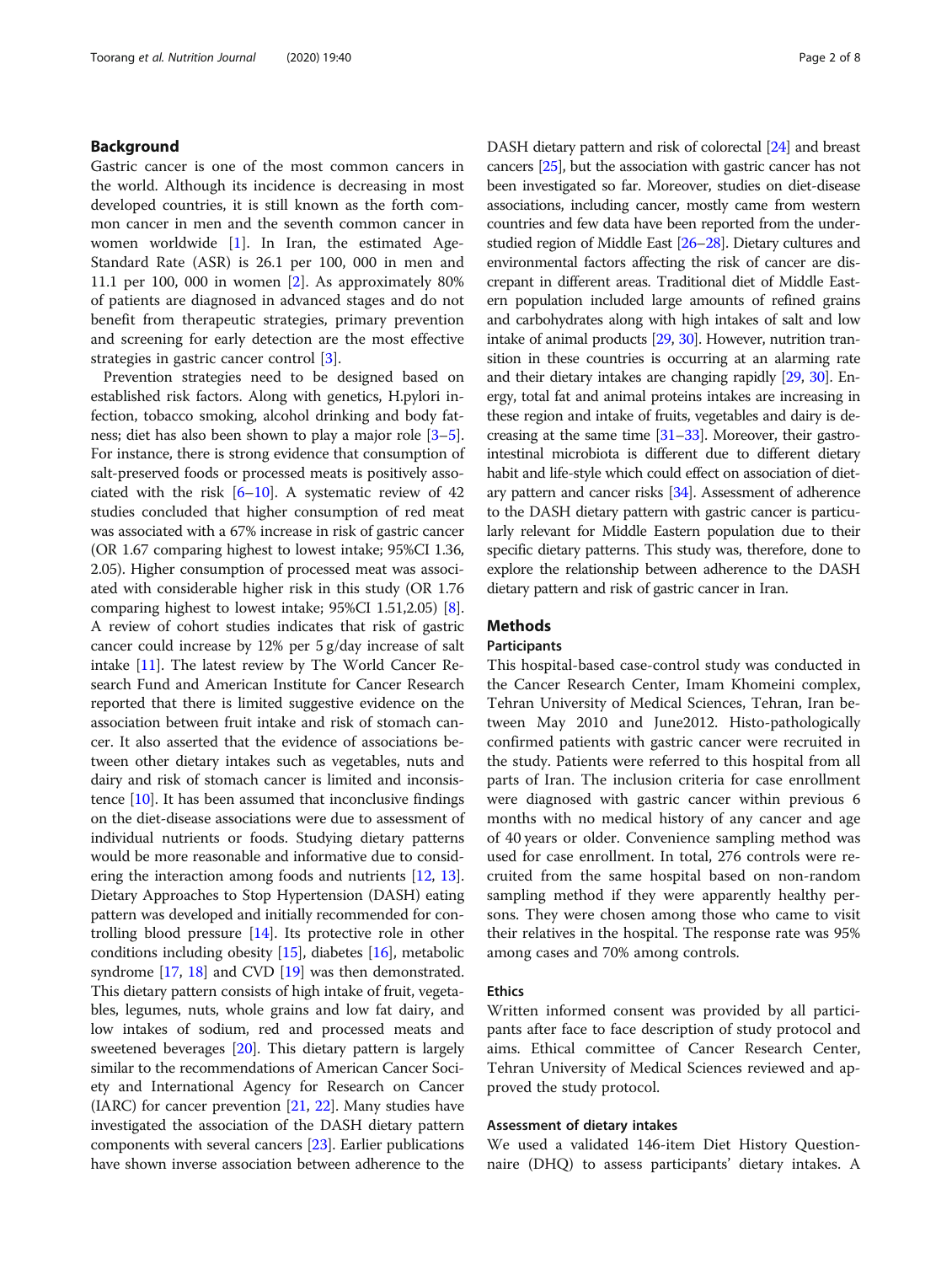detailed description of DHQ, its development and validity has been explained in details elsewhere [\[35\]](#page-7-0). Briefly, it included 146 questions related to the past 12-month consumption of foods and Iranian mixed dishes. Trained nutritionists conducted face to face interview to complete the (DHQ). The interviewers asked participants to recall their dietary intakes based on a given portion size in the preceding year. Patients with gastric cancer were requested to recall their intakes before the appearance of cancer symptoms. Participants were able to choose their frequency consumption of different foods and dishes based on Iranian home scales such as spoon, plate, bowl, ladle or splatter. DHQ data were converted to grams/day using the booklet of household measures [[36\]](#page-7-0). Then daily intakes of energy and all micro and macro-nutrients were computed using translated version of McCance and Widdowson's Food composition table modified for Iranian foods [\[37](#page-7-0)–[39\]](#page-7-0). We also asked participants about their supplement use during the previous year.

Previous validation study of DHQ in this population revealed good correlation coefficients between nutrients assessed by DHQ and multiple 24-h recalls completed over a year [[35](#page-7-0)]. Deattenuated spearman correlation coefficients of equal or greater than 0.5 were obtained for energy, carbohydrate, protein, fiber, vitamin A, carotene, niacin, folate, vitamin B12, biotin, vitamin C, sodium, magnesium, iron, zinc, selenium between DHQ and the average of 24-h dietary recalls [\[40](#page-7-0)].

#### Construction of DASH score

The DASH dietary pattern scores were calculated using the method introduced by Fung [[41](#page-7-0)]. DASH diet score were constructed based on nutrients and foods minimized or emphasized in the DASH dietary pattern. It emphasizes high intake of fruit, vegetable, nuts, legumes, low fat dairy products, and whole grains and recommends low intake of sodium, sweetened beverages and red and processed meats [\[20,](#page-6-0) [41](#page-7-0)]. As the Iranian population mainly consumes refined grains [[42\]](#page-7-0), therefore, lower intake of grains was considered as a protective factor. Initially, we obtained energy-adjusted amount of components of the DASH dietary pattern using residual method [\[43](#page-7-0)]. We classified participants into quintiles according to intakes of each components of the DASH dietary pattern. Quintile cut-off points of these components were obtained based on intakes in control subjects in order to avoid probable bias that might be arise due to the changes in dietary intakes in patients. Then, in terms of fruit, vegetable, nuts, legumes and low fat dairy products participants were given the score of 1 if they placed at quintile 1. This was done for all quintile of these components such that those in the top quintile of these food items were given the score of 5. We did vice versa for sodium, sweetened beverages and red and processed meats; such that those in the bottom quintile of these food items were given the score of 5 and those in the top quintile were given the score of 1. The overall DASH score for each participant was calculated by summing up all components' scores. The total score ranged from 8 to 40 [[41](#page-7-0), [44](#page-7-0)]. The greater the score presents the great adherence to the DASH dietary pattern.

#### Assessment of gastric cancer

Diagnosis of gastric cancer was done based on gastroscopic or surgical biopsy reviewed by an experienced pathologist. Patients with histologically confirmed stomach cancer as defined by the second edition of the International Classification of Diseases for Oncology (ICDOc16) were enrolled. We only recruited patients who had been diagnosed within the 1 yr prior to the date of interview.

#### Assessment of covariates

Demographic and general information were collected using a structured questionnaire through a face to face interview conducted by a trained bachelor of health sciences. These included information about gender, marital status, education, residential places and smoking habits. Data on usual weight and height were collected through self-reported method. We did not examine current weight due to the effect of gastric cancer on weight in these patients. Body Mass Index (BMI) was calculated as weight in kilograms divided by height in meters squared. Smoking status was examined through asking participants about their usual behavior on smoking during the last year. They were classified as current smokers and non-smokers. To examine H. pylori infection, we took 10 ml of venous blood samples from all participants at fasting or non-fasting state when they attended the center. Serum samples were evaluated for IgG antibody using ELISA kits. Experienced technicians, who were not aware of the study design and case/control status of donors, performed the serologic assays. The H.pylori antibody test was repeated in a random selection of serums to ascertain validity. The seropositivity was defined as the presence of antibody and seropositivity  $> 0.87$  was considered as positive.

#### Statistical analysis

Characteristic of patients with gastric cancer and controls were compared using Student's independent t test for continuous variables and chi-square test for categorical variables. Comparison of these variables across tertiles of DASH diet score was done using chi-square test for categorical and one-way ANOVA for continuous variables. To determine the association of adherence to the DASH dietary pattern and odds of gastric cancer, we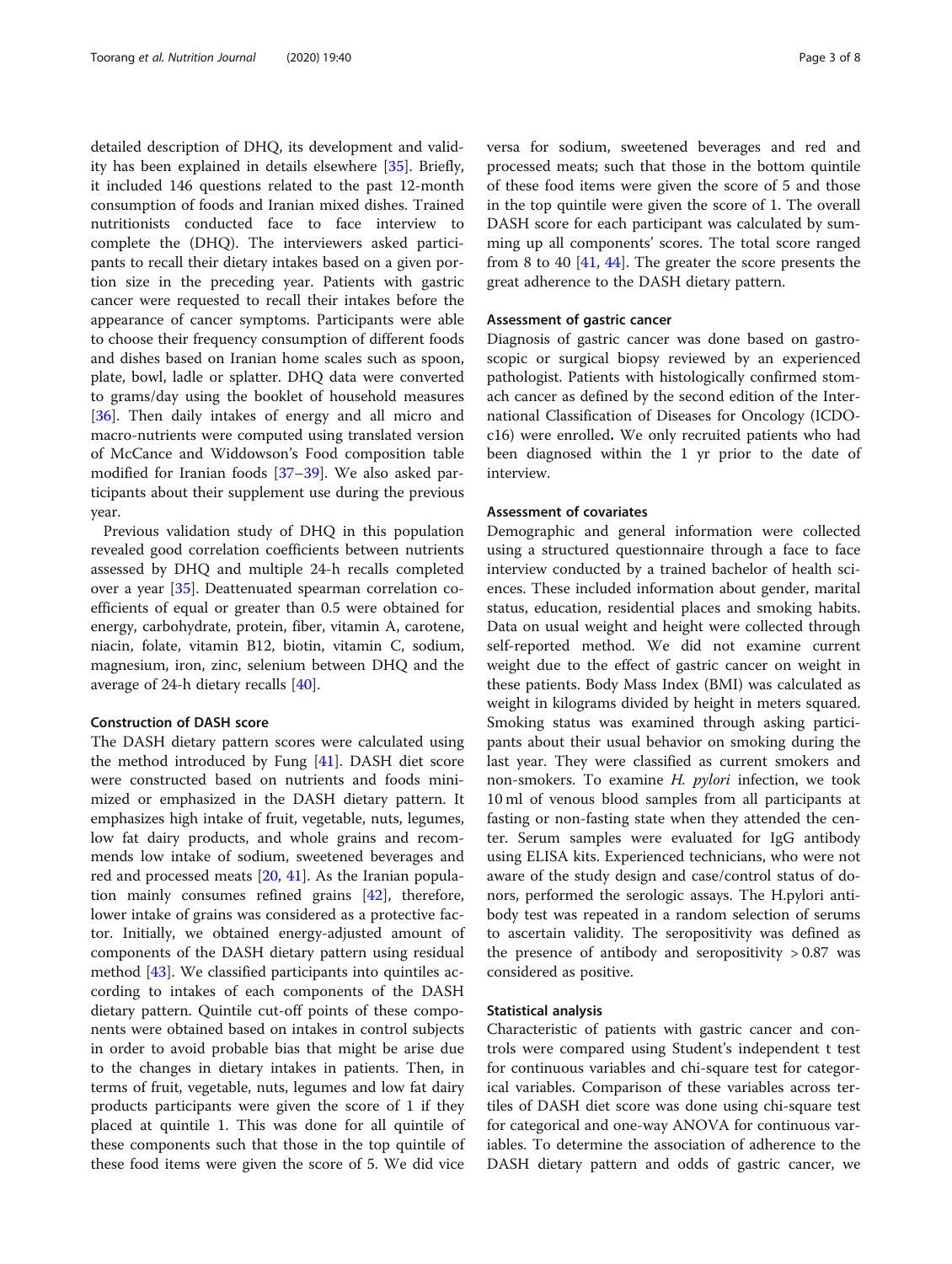applied unconditional logistic regression models, in which several potential confounding variables were taken into account. In these analyses, first we controlled for age (continuous), sex (male, female) and energy intake (continuous). Then, further adjustments were done for education (categorical), marital status (single, married) and residential place (Tehran, other cities). Alcohol intake (g/day) and smoking status (ever vs. never) were taken into account in an additional model and finally, we controlled for H-pylori infection (positive, negative). To identify independent-of-obesity association between adherence to the DASH dietary pattern and gastric cancer, we also adjusted for BMI (continuous). In all these analyses, the first tertile of DASH diet score was considered as a reference and the odds ratios (ORs) and 95% CIs for gastric cancer were calculated. The trend of odds ratios was examined by considering the median score of the DASH dietary pattern in each tertile as a continuous variable. All statistical analyses were carried out using STATA (STATA, version 14, State Corp., College station, TX).

#### Results

Study participants were 178 patients with gastric cancer and 276 healthy controls. Table 1 shows the distribution of patients and controls according to selected covariates. Characteristic of participants across tertiles of DASH diet score are also provided in this table. Patients with gastric cancer were older (60.8 vs. 53.2 y,  $P < 0.001$ ) and more likely to be males (74.2 vs. 63.8%,  $P = 0.02$ ), married (97.8 vs. 85.9%, P < 0.001) and illiterate (62.4% vs. 26.1%, P < 0.001) than controls. They were less affected with H. pylori (38.2 vs. 56.16%,  $P < 0.001$ ) and were less likely to be current smokers  $(54.5\% \text{ vs. } 62.2\%, P = 0.01)$ than controls. When examined across tertiles of DASH diet score, we found that greater adherence to the DASH

dietary pattern was not associated with any difference in covariates except for marital status ( $P = 0.01$ ).

Dietary intakes of participants are shown in Table [2](#page-4-0). Compared with controls, patients with gastric cancer had significantly lower intakes of grains (313 vs. 443, P < 0.001), vegetables (242 vs. 378, P < 0.001) and fruits (372 vs. 554, P < 0.001). As expected, greater adherence to the DASH dietary pattern was associated with higher intakes of nuts and legumes  $(P < 0.001)$ , vegetables  $(P < 0.001)$ , fruits  $(P < 0.001)$  and low fat dairy  $(P < 0.001)$ . Subjects with greater adherence to the DASH dietary pattern had lower intakes of grains  $(P = 0.01)$ , sweetened drinks  $(p = 0.001)$ , and red and processed meats  $(p = 0.002)$ .

Multivariable adjusted ORs for gastric cancer across tertiles of DASH diet score are provided in Table [3](#page-4-0). Before adjusting for covariates, adherence to the DASH dietary pattern was inversely associated with gastric cancer (OR for comparing extreme tertiles: 0.47; 95% CI 0.28–0.77;  $P_{trend} = 0.004$ ). After controlling for age, sex and energy intakes, greater adherence to the DASH dietary pattern was associated with a substantial reduced odds of gastric cancer; such that participants in the highest tertile were 62% less likely to have gastric cancer than those in the lowest tertile (OR 0.38; 95% CI 0.22, 0.65;  $P_{trend}$  < 0.001). Further adjustment for other potential confounders, including education, marital status, residential place, alcohol intake and smoking, did not change the association dramatically (OR 0.44; 95% CI 0.25, 0.78;  $P_{trend} = 0.005$ ). Even after additional controlling for H-Pylori infection and BMI, greatest adherence to the DASH dietary pattern was associated with a 54% decreased risk of gastric cancer (OR 0.46; 95% CI 0.26, 0.83;  $P_{trend} = 0.01$ ).

#### Discusion

In this large hospital-based case control study, we found an inverse association between adherence to the DASH

**Table 1** General characteristic of participants across tertiles of DASH score<sup>1</sup>

| Groups            |                        | Tertile of DASH score |                 |                 |                 |                |
|-------------------|------------------------|-----------------------|-----------------|-----------------|-----------------|----------------|
| Cases $(n = 178)$ | Controls ( $n = 276$ ) | p <sup>2</sup>        | $1(n=176)$      | $2(n=158)$      | $3(n = 120)$    | p <sup>3</sup> |
| $60.8 \pm 12.0$   | $53.2 \pm 11.9$        | < 0.001               | $54.5 \pm 12.9$ | $57.6 \pm 12.7$ | $56.6 \pm 11.4$ | 0.07           |
| $6.8 \pm 86.4$    | $1.7 \pm 11.7$         | 0.3                   | $1.4 \pm 9.9$   | $8.4 \pm 92.4$  | $1.11 \pm 9.6$  | 0.44           |
| $27.8 + 16.4$     | $26.0 + 8.2$           | 0.12                  | $27.6 \pm 14.2$ | $26.4 \pm 13.3$ | $25.8 \pm 4.6$  | 0.44           |
| 32(74.2)          | 176(63.8)              | 0.02                  | 108(65.9)       | 122(71.4)       | 78(65.6)        | 0.46           |
| 174(97.8)         | 237(85.9)              | < 0.001               | 156(95.1)       | 157(91.8)       | 100(84.0)       | 0.01           |
| 111(62.4)         | 72(26.1)               | < 0.001               | 69(42.1)        | 68(39.8)        | 46(38.7)        | 0.53           |
| 93(52.3)          | 140(50.8)              | < 0.001               | 86(52.4)        | 92(53.8)        | 55(46.1)        | 0.42           |
| 81(45.5)          | 85(30.8)               | 0.001                 | 62(37.8)        | 66(38.6)        | 38(31.9)        | 0.47           |
| 68(38.2)          | 155(56.2)              | < 0.001               | 82(50.0)        | 83(48.5)        | 58(48.7)        | 0.96           |
|                   |                        |                       |                 |                 |                 |                |

<sup>1</sup> Reported figures are means±SDs unless indicated

<sup>2</sup>Obtained from chi-square test for categorical variables and independent student's t-test for continuous variables

<sup>3</sup> Obtained from chi-square test for categorical and one-way ANOVA for continuous variables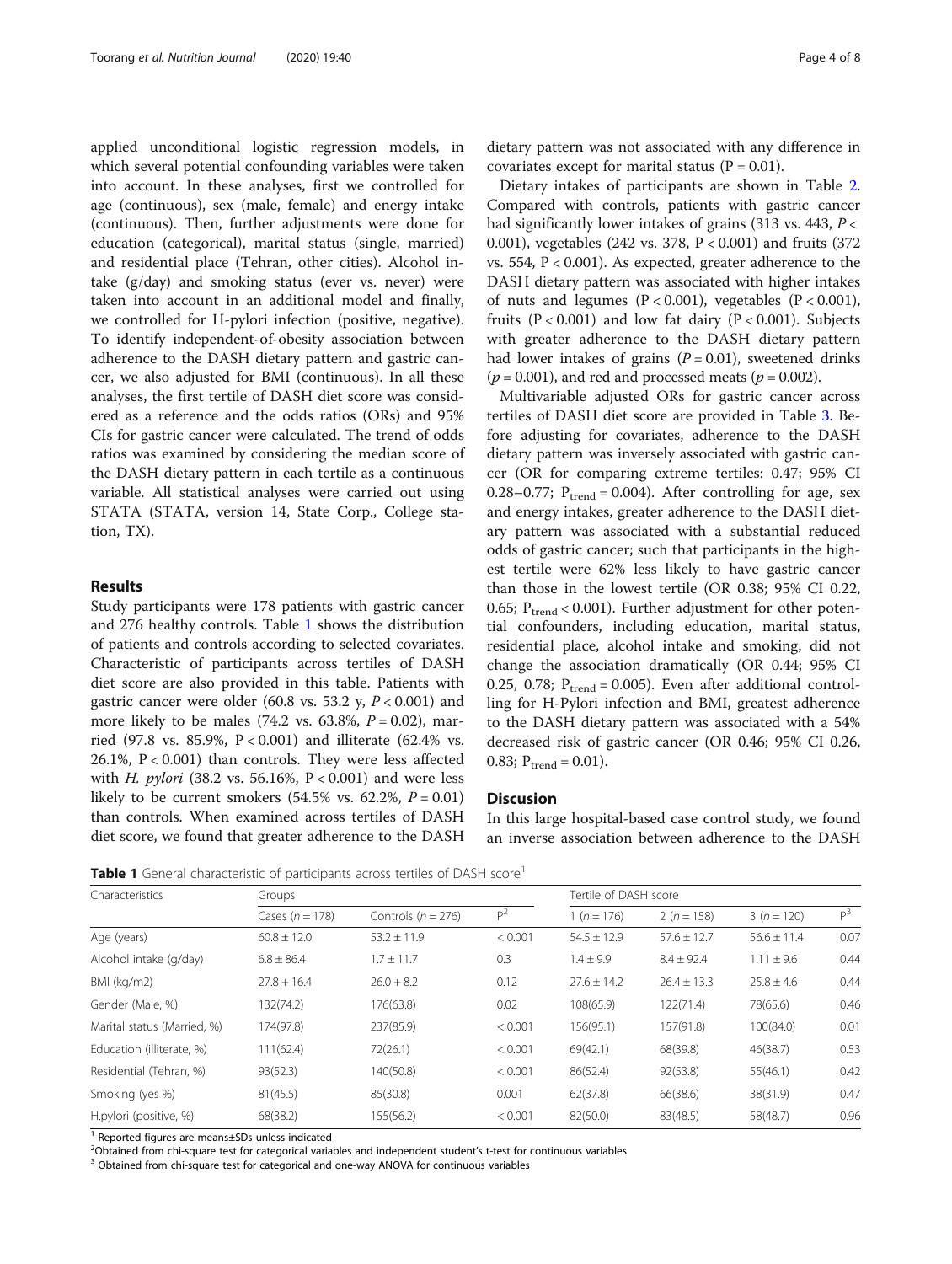| Nutrient /food group              | Groups            |                        | Tertiles of DASH diet score |                 |                 |                 |                |
|-----------------------------------|-------------------|------------------------|-----------------------------|-----------------|-----------------|-----------------|----------------|
|                                   | Cases $(n = 178)$ | Controls ( $n = 276$ ) | P <sup>1</sup>              | $1(n=176)$      | $2(n=158)$      | $3(n = 120)$    | p <sup>2</sup> |
| Energy (Kcal/d)                   | $2853 \pm 1241$   | $2782 \pm 1252$        | 0.55                        | $2678 \pm 1154$ | $2871 \pm 1325$ | $2903 \pm 1247$ | 0.23           |
| Grains (g/d)                      | $313 \pm 272$     | $443 \pm 218$          | < 0.001                     | $440 \pm 282$   | $388 \pm 291$   | $332 \pm 268$   | 0.01           |
| Nuts and legumes (g/d)            | $37 \pm 28$       | $43 \pm 34$            | 0.09<br>$34 \pm 28$         |                 | $39 \pm 29$     | $51 \pm 38$     | < 0.001        |
| Vegetables (g/d)<br>$242 \pm 172$ |                   | $378 \pm 221$          | < 0.001                     | $249 \pm 189$   | $310 \pm 193$   | $448 \pm 220$   | < 0.001        |
| Fruits (g/d)                      | $372 \pm 278$     | $554 \pm 392$          | < 0.001                     | $365 \pm 268$   | $449 \pm 307$   | $694 \pm 451$   | < 0.001        |
| Low fat dairy (g/d)               | $588 \pm 580$     | $582 \pm 65$           | 0.09                        | $275 \pm 433$   | $651 \pm 615$   | $914 \pm 681$   | < 0.001        |
| Red and processed meats (g/d)     | $31 \pm 29$       | $34 \pm 36$            | 0.27                        | $40 \pm 39$     | $31 \pm 29$     | $27 \pm 28$     | 0.002          |
| Sweetened drinks (g/d)            | $85 \pm 89$       | $82 \pm 119$           | 0.08                        | $105 \pm 91$    | $79 \pm 95$     | $59 \pm 139$    | 0.001          |
| Fats $(q/d)$                      | $105 \pm 58$      | $98 \pm 61$            | 0.23                        | $92 \pm 49$     | $102 \pm 61$    | $109 \pm 69$    | 0.06           |
| Proteins (g/d)                    | $126 \pm 51$      | $123 \pm 47$           | 0.49                        | $125 \pm 51$    | $123 \pm 49$    | $126 \pm 46$    | 0.83           |
| Carbohydrates (g/d)               | $367 \pm 181$     | $365 \pm 177$          | 0.90                        | $351 \pm 166$   | $381 \pm 200$   | $365 \pm 159$   | 0.32           |
| Potassium (mg/d)                  | $5682 \pm 2478$   | $5539 \pm 2245$        | 0.52                        | $5497 \pm 2293$ | $5620 \pm 2413$ | $5694 \pm 2305$ | 0.77           |
| Sodium (mg/d)                     | $2686 \pm 1727$   | $2617 \pm 1477$        | 0.65                        | $2818 \pm 1742$ | $2669 \pm 1678$ | $2367 \pm 1093$ | 0.06           |
| Calcium (mg/d)                    | $2253 \pm 1285$   | $2218 \pm 1193$        | 0.77                        | $2223 \pm 1240$ | $2227 \pm 1209$ | $2249 \pm 1251$ | 0.98           |
| Folate (mg/d)                     | $424 \pm 178$     | $414 \pm 164$          | 0.53                        | $414 \pm 164$   | $418 \pm 175$   | $421 \pm 169$   | 0.93           |

<span id="page-4-0"></span>Table 2 Dietary intakes of participants across tertiles of DASH score

<sup>1</sup>using independent student T-test

<sup>2</sup> using one-way ANOVA

dietary pattern and odds of gastric cancer. To the best of our knowledge, this study is the first examining the association between adherence to the DASH dietary pattern and risk of gastric cancer.

As mentioned before, the DASH dietary pattern was initially suggested to manage hypertension [\[20\]](#page-6-0); however, its beneficial effects on other health outcomes including some cancers have also been reported [[45](#page-7-0)–[49](#page-7-0)]. Although no prior information are available about the link between this dietary pattern as a whole and gastric cancer, several studies reported significant associations between components of the DASH dietary pattern and risk of gastric cancer [\[50](#page-7-0)]. For instance, high intake of fruits and vegetables, as main components of this dietary

pattern, was inversely associated with gastric cancer [\[51](#page-7-0)]. However, the comprehensive report on nutrition and cancer prevention by the World Cancer Research Fund and American Institute for Cancer Research revealed that the evidence on the association of fruit and vegetable intake and risk of gastric cancer is not convincing. Based on this report, there is limited evidence to suggest that fruit consumption is protective against gastric cancer. Other dietary components were reported as limited evidence, no conclusion [[10\]](#page-6-0).

Several studies have examined the association between other healthy dietary patterns and risk of gastric cancer [[26,](#page-6-0) [52,](#page-7-0) [53\]](#page-7-0). In a review by Schwingshackl and Hoffmann, consumption of Mediterranean-type diet was

|  |  | Table 3 Odd Ratios (ORs) and 95% confidence Intervals (CIs) for gastric cancer across tertiles of DASH score <sup>a</sup> |  |  |  |  |
|--|--|---------------------------------------------------------------------------------------------------------------------------|--|--|--|--|
|  |  |                                                                                                                           |  |  |  |  |

|                                       | OR (95%CI) |                     |                     |         |  |  |  |  |
|---------------------------------------|------------|---------------------|---------------------|---------|--|--|--|--|
|                                       | Tertile 1  | Tertile 2           | Tertile 3           |         |  |  |  |  |
| Total No. of cases/controls (178/276) |            |                     |                     |         |  |  |  |  |
| Crude                                 | 1.00       | $0.86(0.56 - 1.33)$ | $0.47(0.28 - 0.77)$ | 0.004   |  |  |  |  |
| Model A <sup>b</sup>                  | 1.00       | $0.68(0.43 - 1.09)$ | $0.38(0.22 - 0.65)$ | < 0.001 |  |  |  |  |
| Model B <sup>c</sup>                  | 1.00       | $0.73(0.44 - 1.19)$ | $0.43(0.24 - 0.76)$ | 0.004   |  |  |  |  |
| Model C <sup>d</sup>                  | 1.00       | $0.73(0.44 - 1.21)$ | $0.44(0.25 - 0.78)$ | 0.005   |  |  |  |  |
| Model D <sup>e</sup>                  | 1.00       | $0.73(0.44 - 1.22)$ | $0.43(0.24 - 0.77)$ | 0.005   |  |  |  |  |
| Model E <sup>t</sup>                  | 1.00       | $0.74(0.44 - 1.25)$ | $0.46(0.26 - 0.83)$ | 0.01    |  |  |  |  |
|                                       |            |                     |                     |         |  |  |  |  |

<sup>a</sup> Trend based on median values of each tertile

<sup>b</sup>Adjusted for age (continuous), sex (male/female) and energy intake (continuous)

c Further adjusted for education (illiterate/literate), marital status (married/single) and residential place (Thran/others)

<sup>d</sup> Additionally adjusted for alcohol intake (continuous) and smoking status (smoker/nonsmoker)

<sup>e</sup> Further adjusted for H.pylori infection (positive/negative)

<sup>f</sup> Additionally controlled for BMI (continuous)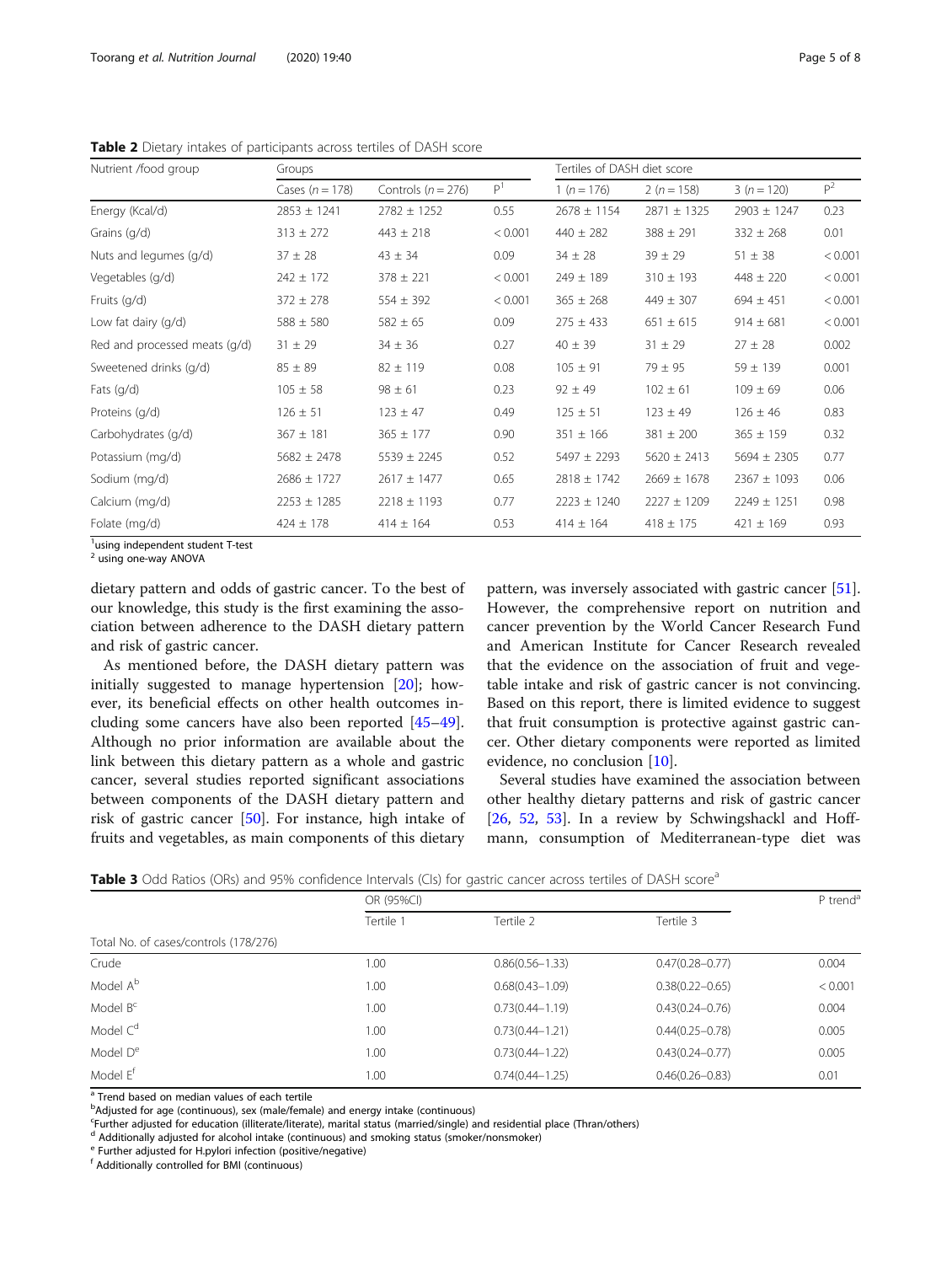associated with a 27% reduced risk of gastric cancer. There was almost a 2-fold difference in risk of gastric cancer, comparing adherence to a healthy diet rich in fruit and vegetables and a western/unhealthy diet rich in starchy foods, meat and fats [[54\]](#page-7-0). However, some studies did not suggest any significant association. Analyzing data from National Institutes of Health-AARP Diet and Health Study, the investigators found no significant association between adherence to healthy diet, as measured by Healthy Eating Index, or Mediterranean diet and risk of gastric cancer [[26\]](#page-6-0). Therefore, it seems that there are unanswered questions about the association between dash or other dietary patterns and risk of gastric cancer; hence further studies are required to shed light on this issue in the future.

Patients with gastric cancer in this study were less likely to be affected by H-Pylori infection and reflux. This is in opposite to earlier publications [[55](#page-7-0), [56\]](#page-7-0). It should be kept in mind that we evaluated  $H.$  pylori infection by assessing Ig G antibody which might be cleaned during the gastric atrophy and tumor growth [[57\]](#page-7-0). It is recognized that, H.pylori did not colonize in areas affected by cancer, metaplasia or atrophy and it is lost through development of advanced gastric diseases. This might explain why the patients with gastric cancer had H-pylori seronegative in the current study. Moreover, patients with gastric cancer were more likely to receive anti H.pylori treatments which can further explain this finding [[58](#page-7-0)].

The mechanisms through which adherence to the DASH dietary pattern affect risk of gastric cancer are unknown. Prior investigations have shown the involvement of oxidative stress in the pathophysiology of several cancers [\[59](#page-7-0)–[61\]](#page-7-0). The DASH dietary pattern contains high amounts of fruits, vegetables, whole grains, legumes and nuts. These foods are rich sources of dietary fiber, phenolic compounds, folate and carotenes; the beneficial effects of them on oxidative stress has earlier been shown [[62,](#page-7-0) [63](#page-7-0)]. On the other hand, low consumption of red and processed meats and sweetened drinks might further help explaining the protective association between this dietary pattern and gastric cancer [[64](#page-7-0)]. Red and processed meats contain high amounts of N-Nitroso compounds (NOCs), heterocyclic amines and polycyclic aromatic hydrocarbons [\[8](#page-6-0), [65](#page-7-0)]. In addition, red meats are rich in iron and saturated fatty acids which have been shown as carcinogenic factors in the literature. Sweetened beverages are high in fructose; greater intake of which is a risk factor for gastric cancer. In addition, the DASH dietary pattern, probably through lower intakes of simple carbohydrates and higher intakes of fiber, is inversely associated with insulin resistance [[66\]](#page-7-0), which in turn is positively associated with risk of several cancers including gastric cancer [[67](#page-7-0)]. Insulin and insulinlike growth factor 1 can promote cancer development by activating several signaling pathways associated with an elevated risk of oncogenesis [[65](#page-7-0)].

#### Strengths and limitations

High rates of participation, the same socioeconomic status of patients and controls, measuring the seropositivity of H. pylori as a risk factor for gastric cancer and the use of a validated FFQ for dietary assessment are strengths of this study. However, several limitations should also be noted. As with all epidemiological studies applying FFQ, misclassification of study participants based on their dietary intakes is unavoidable [[68\]](#page-7-0). We used energy adjusted intakes of food groups to compute adherence to the DASH dietary pattern [\[43](#page-7-0)]. This can help reducing the possibility of misclassification. All food groups in the DASH dietary pattern were given an equal weight, while some foods might have greater effects than others in gastric cancer development. Although we controlled for several confounders, the possibility of residual confounding cannot be excluded. Other limitations of this study include a relatively small number of cases which did not allow meaningful analysis by separate histological type or tumor site. Given the case-control design of the study, the inherent limitations of recall and selection bias should also be considered [\[69](#page-7-0)].

#### Conclusion

One the basis of this case-control study, we demonstrated that adherence to the DASH dietary pattern was inversely associated with risk of gastric cancer. This finding supports the current recommendations by several international guidelines to consume high amounts of plant based foods in the usual diet. It is clear that, further studies, in particular of prospective design, are required to confirm these findings. However, as the benefits of this dietary pattern have been firmly confirmed in several health conditions, it would be sensible to advice DASH dietary pattern to enhance public health.

#### Acknowledgments

We are also grateful to Saba Narmcheshm for assistance with data cleaning, and Soraya Ebrahimpour who supervised data gathering.

#### Authors' contributions

FT and KZ designed the study, BS and MH supervised data collection and cleaning. FT analyzed the data and wrote the draft under supervision of AE and help of MH. All authors reviewed the final version of manuscript.

#### Funding

This study was supported by a fund of Tehran University of Medical Science (no.17198).

#### Availability of data and materials

The datasets used and/or analyzed during the current study are available from the corresponding author on reasonable request.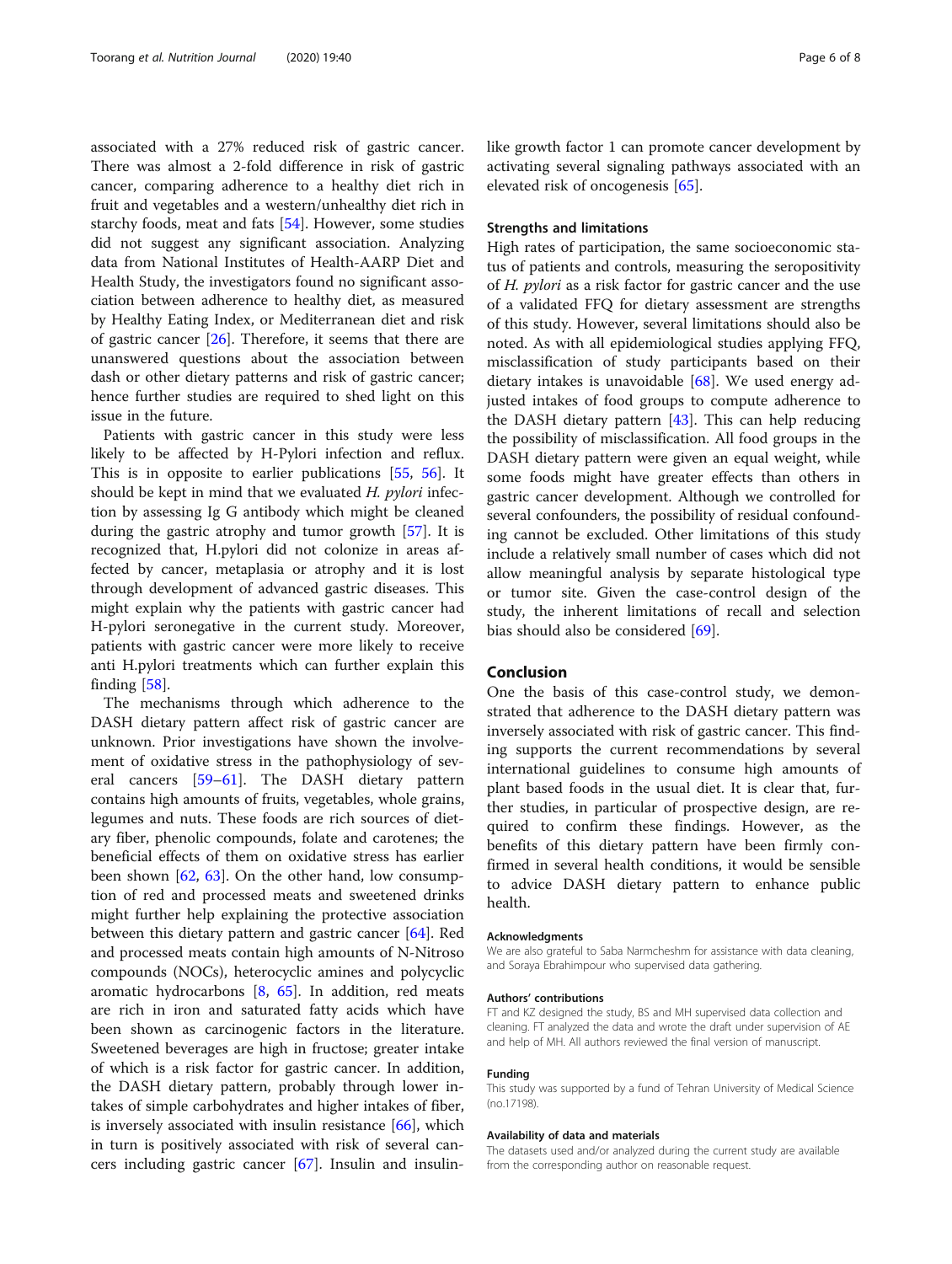#### <span id="page-6-0"></span>Ethics approval and consent to participate

This study was conducted according to the guidelines laid down in the Declaration of Helsinki 237 and all procedures involving human subjects/ patients were approved by the Tehran University of Medical Sciences. Written informed consent was obtained from all subjects/patients.

#### Consent for publication

There is no personal information regarding any patients in our article.

#### Competing interests

There is no potential conflict of interest.

#### Author details

<sup>1</sup>Department of Community Nutrition, School of Nutritional Sciences and Dietetics, Tehran University of Medical Sciences, Tehran, Iran. <sup>2</sup>Cancer Research Center, Cancer Institute of Iran, Tehran University of Medical Sciences, I, Tehran R, Iran. <sup>3</sup> Faculty of social science, Tampere University, Tampere, Finland. <sup>4</sup>Obesity and Eating Habits Research Center, Endocrinology and Metabolism Molecular-Cellular Sciences Institute, Tehran University of Medical Sciences, Tehran, Iran. <sup>5</sup>Department of Community Nutrition, School of Nutrition and Food Science, Isfahan University of Medical Sciences, Isfahan, Iran. <sup>6</sup>Cancer Biology Research Center, Cancer Institute of Iran, Tehran University of Medical Sciences, P.O. Box: 13145158, Tehran, I.R, Iran. <sup>7</sup> Breast Diseases Research Center, Cancer Institute of Iran, Tehran University of Medical Sciences, I, Tehran R, Iran.

#### Received: 8 December 2019 Accepted: 4 May 2020 Published online: 11 May 2020

#### References

- Bray F, Ferlay J, Soerjomataram I, Siegel RL, Torre LA, Jemal A. Global cancer statistics 2018: GLOBOCAN estimates of incidence and mortality worldwide for 36 cancers in 185 countries. CA Cancer J Clin. 2018;68(6):394–424.
- 2. Malekzadeh R, Derakhshan MH, Malekzadeh Z. Gastric cancer in Iran: epidemiology and risk factors. 2009.
- 3. Rugge M, Fassan M, Graham DY. Epidemiology of gastric cancer. Gastric Cancer: Springer; 2015. p. 23–34.
- 4. Peleteiro B, Castro C, Morais S, Ferro A, Lunet N. Worldwide burden of gastric cancer attributable to tobacco smoking in 2012 and predictions for 2020. Dig Dis Sci. 2015;60(8):2470–6.
- 5. de Martel C, Forman D, Plummer M. Gastric cancer: epidemiology and risk factors. Gastroenterol Clin. 2013;42(2):219–40.
- 6. Wang T, Cai H, Sasazuki S, Tsugane S, Zheng W, Cho ER, et al. Fruit and vegetable consumption, Helicobacter pylori antibodies, and gastric cancer risk: a pooled analysis of prospective studies in China, Japan, and Korea. Int J Cancer. 2017;140(3):591–9.
- 7. Umesawa M, Iso H, Fujino Y, Kikuchi S, Tamakoshi A. Salty food preference and intake and risk of gastric cancer: the JACC study. J Epidemiol. 2016; 26(2):92–7.
- 8. Zhao Z, Yin Z, Zhao Q. Red and processed meat consumption and gastric cancer risk: A systematic review and meta-analysis. Oncotarget. 2017;8(18): 30563.
- 9. Boada LD, Henríquez-Hernández LA, Luzardo O. The impact of red and processed meat consumption on cancer and other health outcomes: epidemiological evidences. Food Chem Toxicol. 2016;92:236–44.
- 10. Clinton SK, Giovannucci EL, Hursting SD. The World Cancer Research Fund/ American Institute for Cancer Research Third Expert Report on Diet, Nutrition, Physical Activity, and Cancer: Impact and Future Directions. J Nutri. 2019.
- 11. Fang X, Wei J, He X, An P, Wang H, Jiang L, et al. Landscape of dietary factors associated with risk of gastric cancer: A systematic review and doseresponse meta-analysis of prospective cohort studies. Eur J Cancer. 2015; 51(18):2820–32.
- 12. Grosso G, Bella F, Godos J, Sciacca S, Del Rio D, Ray S, et al. Possible role of diet in cancer: Systematic review and multiple meta-analyses of dietary patterns, lifestyle factors, and cancer risk. Nutri Rev. 2017;75(6):405–19.
- 13. Hu FB. Dietary pattern analysis: a new direction in nutritional epidemiology. Curr Opin Lipidol. 2002;13(1):3–9.
- 14. Sacks FM, Obarzanek E, Windhauser MM, Svetkey LP, Vollmer WM, McCullough M, et al. Rationale and design of the Dietary Approaches to

Stop Hypertension trial (DASH): a multicenter controlled-feeding study of dietary patterns to lower blood pressure. Ann Epidemiol. 1995;5(2):108–18.

- 15. Soltani S, Shirani F, Chitsazi MJ, Salehi-Abargouei A. The effect of dietary approaches to stop hypertension (DASH) diet on weight and body composition in adults: a systematic review and meta-analysis of randomized controlled clinical trials. Obesity Rev. 2016;17(5):442–54.
- 16. Jannasch F, Kröger J, Schulze MB. Dietary Patterns and Type 2 Diabetes: A Systematic Literature Review and Meta-Analysis of Prospective Studies–3. J Nutri. 2017;147(6):1174–82.
- 17. Asghari G, Yuzbashian E, Mirmiran P, Hooshmand F, Najafi R, Azizi F. Dietary approaches to stop hypertension (DASH) dietary pattern is associated with reduced incidence of metabolic syndrome in children and adolescents. J Pediatrics. 2016;174:178–84. e1.
- 18. Park Y-MM, Steck SE, Fung TT, Zhang J, Hazlett LJ, Han K, et al. Mediterranean diet, Dietary Approaches to Stop Hypertension (DASH) style diet, and metabolic health in US adults. Clinical Nutri. 2017;36(5):1301–9.
- 19. Siervo M, Lara J, Chowdhury S, Ashor A, Oggioni C, Mathers JC. Effects of the Dietary Approach to Stop Hypertension (DASH) diet on cardiovascular risk factors: a systematic review and meta-analysis. Brit J Nutri. 2015;113(1):  $1 - 15$
- 20. Sacks FM, Moore TJ, Appel LJ, Obarzanek E, Cutler JA, Vollmer WM, et al. A dietary approach to prevent hypertension: a review of the Dietary Approaches to Stop Hypertension (DASH) Study. Clin Cardiol. 1999;22(S3):6–10.
- 21. Kushi LH, Doyle C, McCullough M, Rock CL, Demark-Wahnefried W, Bandera EV, et al. American Cancer Society Guidelines on nutrition and physical activity for cancer prevention: reducing the risk of cancer with healthy food choices and physical activity. CA Cancer J Clin. 2012;62(1):30–67.
- 22. McGuire S. World cancer report 2014. Geneva, Switzerland: World Health Organization, international agency for research on cancer, WHO Press, 2015. Oxford University Press; 2016.
- 23. Onvani S, Haghighatdoost F, Azadbakht L. Dietary approach to stop hypertension (DASH): diet components may be related to lower prevalence of different kinds of cancer: A review on the related documents. J Res Med Sci. 2015;20(7):707.
- 24. Jones-McLean E, Hu J, Greene-Finestone L, de Groh M. A DASH dietary pattern and the risk of colorectal cancer in Canadian adults. Health promotion and chronic disease prevention in Canada: research, policy and practice. 2015;35(1):12.
- 25. Fung TT, Hu FB, Hankinson SE, Willett WC, Holmes MD. Low-carbohydrate diets, dietary approaches to stop hypertension-style diets, and the risk of postmenopausal breast cancer. Am J Epidemiol. 2011;174(6):652–60.
- 26. Vergnaud A-C, Romaguera D, Peeters PH, Van Gils CH, Chan DS, Romieu I, et al. Adherence to the World Cancer Research Fund/American Institute for Cancer Research guidelines and risk of death in Europe: results from the European Prospective Investigation into Nutrition and Cancer cohort study. Am J Clin Nutr. 2013;97(5):1107–20.
- 27. Taha Z, Eltom SE. The role of diet and lifestyle in women with breast cancer: an update review of related research in the Middle East. Biores Open Access. 2018;7(1):73–80.
- 28. Naja F, Nasreddine L, Awada S, Ahmad RES, Hwalla N. Nutrition in the Prevention of Breast Cancer: A Middle Eastern Perspective. Frontiers Public Health. 2019;7.
- 29. Hwalla N, Weaver CM, Mekary RA, El Labban S. Public health nutrition in the Middle East. Frontiers Public Health. 2016;4:33.
- 30. Keats EC, Rappaport AI, Shah S, Oh C, Jain R, Bhutta ZA. The dietary intake and practices of adolescent girls in low-and middle-income countries: A systematic review. Nutrients. 2018;10(12):1978.
- 31. Jessri M, Mirmiran P, Golzarand M, Rashidkhani B, Hosseini-Esfahani F, Azizi F. Comparison of trends in dietary pattern in Iran, Middle Eastern and North African countries from 1961 to 2005. Pajoohandeh J. 2011;16(1):1–10.
- 32. Mehio Sibai A, Nasreddine L, Mokdad AH, Adra N, Tabet M, Hwalla N. Nutrition Transition and Cardiovascular Disease Risk Factors in Middle East and North Africa Countries: Reviewing the Evidence. Ann Nutr Metab. 2010; 57(3–4):193–203.
- 33. Dernini S, Berry EM. Mediterranean Diet: From a Healthy Diet to a Sustainable Dietary Pattern. Frontiers Nutrition. 2015 2015-May-07;2(15). English.
- 34. Shankar V, Gouda M, Moncivaiz J, Gordon A, Reo N, Hussein L, et al. Differences in gut metabolites and microbial composition and functions between Egyptian and US children are consistent with their diets. Msystems. 2017;2(1).